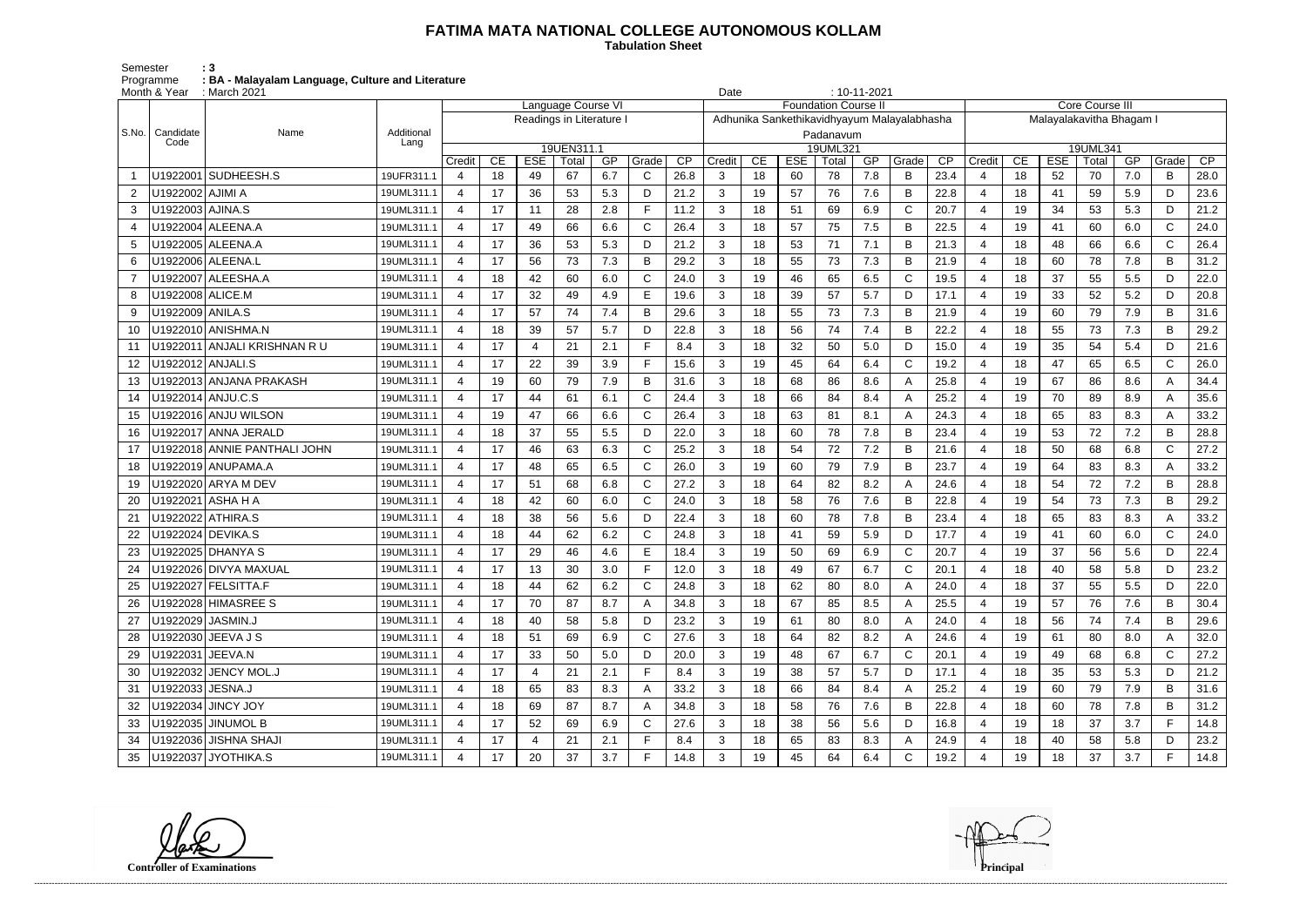|       |                    |                             |                    | Language Course VI    |    |            |                        |     |              | <b>Foundation Course II</b><br>Adhunika Sankethikavidhyayum Malayalabhasha |        |    |            |                   |     |                | Core Course III |                        |    |            |                   |     |              |      |
|-------|--------------------|-----------------------------|--------------------|-----------------------|----|------------|------------------------|-----|--------------|----------------------------------------------------------------------------|--------|----|------------|-------------------|-----|----------------|-----------------|------------------------|----|------------|-------------------|-----|--------------|------|
|       |                    |                             |                    |                       |    |            | Readings in Literature |     |              |                                                                            |        |    |            |                   |     |                |                 | Malayalakavitha Bhagam |    |            |                   |     |              |      |
| S.No. | Candidate<br>Code  | Name                        | Additional<br>Lang |                       |    |            |                        |     |              |                                                                            |        |    |            | Padanavum         |     |                |                 |                        |    |            |                   |     |              |      |
|       |                    |                             |                    | Credit                | CE | <b>ESE</b> | 19UEN311.1<br>Total    | GP  | Grade        | $\overline{CP}$                                                            | Credit | CE | <b>ESE</b> | 19UML321<br>Total | GP  | Grade          | CP              | Credit                 | CE | <b>ESE</b> | 19UML341<br>Total | GP  | Grade        | CP   |
| 36    |                    | U1922038 MANEESHA MANOJ     | 19UML311.1         | $\overline{4}$        | 17 | Ab         | 17                     | 1.7 | F            | 6.8                                                                        | 3      | 18 | Ab         | 18                | 1.8 | F              | 5.4             | $\overline{4}$         | 18 | Ab         | 18                | 1.8 | F            | 7.2  |
| 37    |                    | U1922039 MRIDULA S MADHU    | 19UML311.1         | 4                     | 18 | 58         | 76                     | 7.6 | B            | 30.4                                                                       | 3      | 18 | 62         | 80                | 8.0 | A              | 24.0            | $\overline{4}$         | 19 | 53         | 72                | 7.2 | B            | 28.8 |
| 38    |                    | U1922040 MUNNU.R            | 19UML311.1         | 4                     | 17 | 28         | 45                     | 4.5 | E            | 18.0                                                                       | 3      | 18 | 63         | 81                | 8.1 | A              | 24.3            | 4                      | 18 | 58         | 76                | 7.6 | B            | 30.4 |
| 39    |                    | U1922041│NISHAMOL P         | 19UML311.1         | $\overline{4}$        | 17 | 18         | 35                     | 3.5 | F            | 14.0                                                                       | 3      | 18 | 48         | 66                | 6.6 | $\mathsf{C}$   | 19.8            | $\overline{4}$         | 19 | 48         | 67                | 6.7 | $\mathsf{C}$ | 26.8 |
| 40    |                    | U1922042 PRINCY GILBERT     | 19UML311.1         | 4                     | 18 | 41         | 59                     | 5.9 | D            | 23.6                                                                       | 3      | 19 | 64         | 83                | 8.3 | A              | 24.9            | $\overline{4}$         | 19 | 67         | 86                | 8.6 | Α            | 34.4 |
| 41    | U1922043 RAJI.R    |                             | 19UML311.1         | 4                     | 17 | 28         | 45                     | 4.5 | E            | 18.0                                                                       | 3      | 18 | 52         | 70                | 7.0 | B              | 21.0            | $\overline{4}$         | 18 | 48         | 66                | 6.6 | $\mathsf C$  | 26.4 |
| 42    |                    | U1922044 RAJIMOL M R        | 19UML311.1         | 4                     | 18 | 41         | 59                     | 5.9 | D            | 23.6                                                                       | 3      | 18 | 66         | 84                | 8.4 | A              | 25.2            | $\overline{4}$         | 18 | 56         | 74                | 7.4 | B            | 29.6 |
| 43    |                    | U1922045 RESHMASUNIL        | 19UML311.1         | $\overline{4}$        | 19 | 62         | 81                     | 8.1 | А            | 32.4                                                                       | 3      | 18 | 64         | 82                | 8.2 | A              | 24.6            | $\overline{4}$         | 19 | 66         | 85                | 8.5 | A            | 34.0 |
| 44    |                    | U1922046 SANDRA SUNIL       | 19UML311.1         | 4                     | 17 | 57         | 74                     | 7.4 | B            | 29.6                                                                       | 3      | 18 | 60         | 78                | 7.8 | B              | 23.4            | $\overline{4}$         | 18 | 52         | 70                | 7.0 | B            | 28.0 |
| 45    |                    | U1922047   SARGA.J          | 19UML311.1         | 4                     | 18 | 56         | 74                     | 7.4 | B            | 29.6                                                                       | 3      | 19 | 57         | 76                | 7.6 | B              | 22.8            | $\overline{4}$         | 19 | 48         | 67                | 6.7 | $\mathsf{C}$ | 26.8 |
| 46    |                    | U1922048   SEETHA LEKSHMI S | 19UML311.1         | 4                     | 17 | 3          | 20                     | 2.0 | F            | 8.0                                                                        | 3      | 18 | 54         | 72                | 7.2 | B              | 21.6            | $\overline{4}$         | 18 | 39         | 57                | 5.7 | D            | 22.8 |
| 47    | U1922049 SINI.S    |                             | 19UML311.1         | 4                     | 17 | 41         | 58                     | 5.8 | D            | 23.2                                                                       | 3      | 18 | 46         | 64                | 6.4 | $\mathsf{C}$   | 19.2            | $\overline{4}$         | 18 | 44         | 62                | 6.2 | $\mathsf{C}$ | 24.8 |
| 48    |                    | U1922050 SNEHA MOL.Y        | 19UML311.1         | 4                     | 18 | 44         | 62                     | 6.2 | $\mathsf{C}$ | 24.8                                                                       | 3      | 19 | 63         | 82                | 8.2 | A              | 24.6            | $\overline{4}$         | 18 | 72         | 90                | 9.0 | $A+$         | 36.0 |
| 49    | U1922051           | <b>SNEHA STEPHEN</b>        | 19UML311.1         | $\overline{4}$        | 18 | 43         | 61                     | 6.1 | $\mathsf{C}$ | 24.4                                                                       | 3      | 19 | 57         | 76                | 7.6 | B              | 22.8            | $\overline{4}$         | 19 | 45         | 64                | 6.4 | $\mathsf{C}$ | 25.6 |
| 50    |                    | U1922052 SOORYA SURESH      | 19UML311.1         | 4                     | 18 | 50         | 68                     | 6.8 | $\mathsf{C}$ | 27.2                                                                       | 3      | 18 | 64         | 82                | 8.2 | A              | 24.6            | $\overline{4}$         | 19 | 51         | 70                | 7.0 | B            | 28.0 |
| 51    |                    | U1922053 SUJITHA.S          | 19UML311.1         | 4                     | 17 | 10         | 27                     | 2.7 | F            | 10.8                                                                       | 3      | 18 | 42         | 60                | 6.0 | $\mathsf{C}$   | 18.0            | $\overline{4}$         | 18 | 50         | 68                | 6.8 | $\mathsf{C}$ | 27.2 |
| 52    |                    | U1922054   VARSHA.M         | 19UML311.1         | 4                     | 17 | 28         | 45                     | 4.5 | E            | 18.0                                                                       | 3      | 18 | 52         | 70                | 7.0 | B              | 21.0            | $\overline{4}$         | 19 | 41         | 60                | 6.0 | $\mathsf C$  | 24.0 |
| 53    |                    | U1922055   VRINDA S         | 19UML311.1         | 4                     | 17 | 13         | 30                     | 3.0 | F            | 12.0                                                                       | 3      | 18 | 56         | 74                | 7.4 | B              | 22.2            | $\overline{4}$         | 18 | 53         | 71                | 7.1 | B            | 28.4 |
| 54    | U1922056 AMAL.S    |                             | 19UML311.1         | 4                     | 17 | 20         | 37                     | 3.7 | F            | 14.8                                                                       | 3      | 18 | 28         | 46                | 4.6 | $\mathsf E$    | 13.8            | $\overline{4}$         | 19 | 19         | 38                | 3.8 | F.           | 15.2 |
| 55    |                    | U1922057 CHRISTIN.P         | 19UML311.1         | 4                     | 18 | 48         | 66                     | 6.6 | $\mathsf{C}$ | 26.4                                                                       | 3      | 19 | 65         | 84                | 8.4 | A              | 25.2            | $\overline{4}$         | 18 | 45         | 63                | 6.3 | $\mathsf{C}$ | 25.2 |
| 56    |                    | U1922058 MUKIL RAJ.R        | 19UML311.1         | 4                     | 18 | 53         | 71                     | 7.1 | B            | 28.4                                                                       | 3      | 18 | 60         | 78                | 7.8 | B              | 23.4            | $\overline{4}$         | 18 | 36         | 54                | 5.4 | D            | 21.6 |
| 57    | U1922059   NASIM.N |                             | 19UML311.1         | 4                     | 17 | 35         | 52                     | 5.2 | D            | 20.8                                                                       | 3      | 18 | 65         | 83                | 8.3 | A              | 24.9            | 4                      | 18 | 40         | 58                | 5.8 | D            | 23.2 |
| 58    |                    | U1922060 NITHISH R CHANDRAN | 19UML311.1         | 4                     | 18 | 51         | 69                     | 6.9 | $\mathsf{C}$ | 27.6                                                                       | 3      | 18 | 55         | 73                | 7.3 | B              | 21.9            | $\overline{4}$         | 18 | 42         | 60                | 6.0 | $\mathsf{C}$ | 24.0 |
| 59    |                    |                             | 19UML311.1         | $\overline{4}$        | 17 | 24         | 41                     | 4.1 | E            | 16.4                                                                       | 3      | 19 | 44         | 63                | 6.3 | $\mathsf{C}$   | 18.9            | $\overline{4}$         | 18 | 35         | 53                | 5.3 | D            | 21.2 |
| 60    |                    | U1922062 ROSHAN S           | 19UML311.1         | 4                     | 17 | 24         | 41                     | 4.1 | F            | 16.4                                                                       | 3      | 19 | 55         | 74                | 7.4 | $\overline{B}$ | 22.2            | $\overline{4}$         | 19 | 37         | 56                | 5.6 | D            | 22.4 |
| 61    |                    | U1922063 SETHU M            | 19UML311.1         | $\overline{4}$        | 17 | 6          | 23                     | 2.3 | F            | 9.2                                                                        | 3      | 18 | 32         | 50                | 5.0 | D              | 15.0            | $\overline{4}$         | 18 | 34         | 52                | 5.2 | D            | 20.8 |
| 62    | U1922064           | <b>SONUS</b>                | 19UML311.1         | 4                     | 17 | 33         | 50                     | 5.0 | D            | 20.0                                                                       | 3      | 18 | 47         | 65                | 6.5 | $\mathsf{C}$   | 19.5            | $\boldsymbol{4}$       | 18 | 31         | 49                | 4.9 | E            | 19.6 |
| 63    |                    | U1922065 SREEGANESH.S       | 19UML311.1         | $\boldsymbol{\Delta}$ | 17 | 31         | 48                     | 4.8 | E            | 19.2                                                                       | 3      | 18 | 55         | 73                | 7.3 | B              | 21.9            | $\overline{4}$         | 18 | 40         | 58                | 5.8 | D            | 23.2 |

**Controller of Examinations Principal**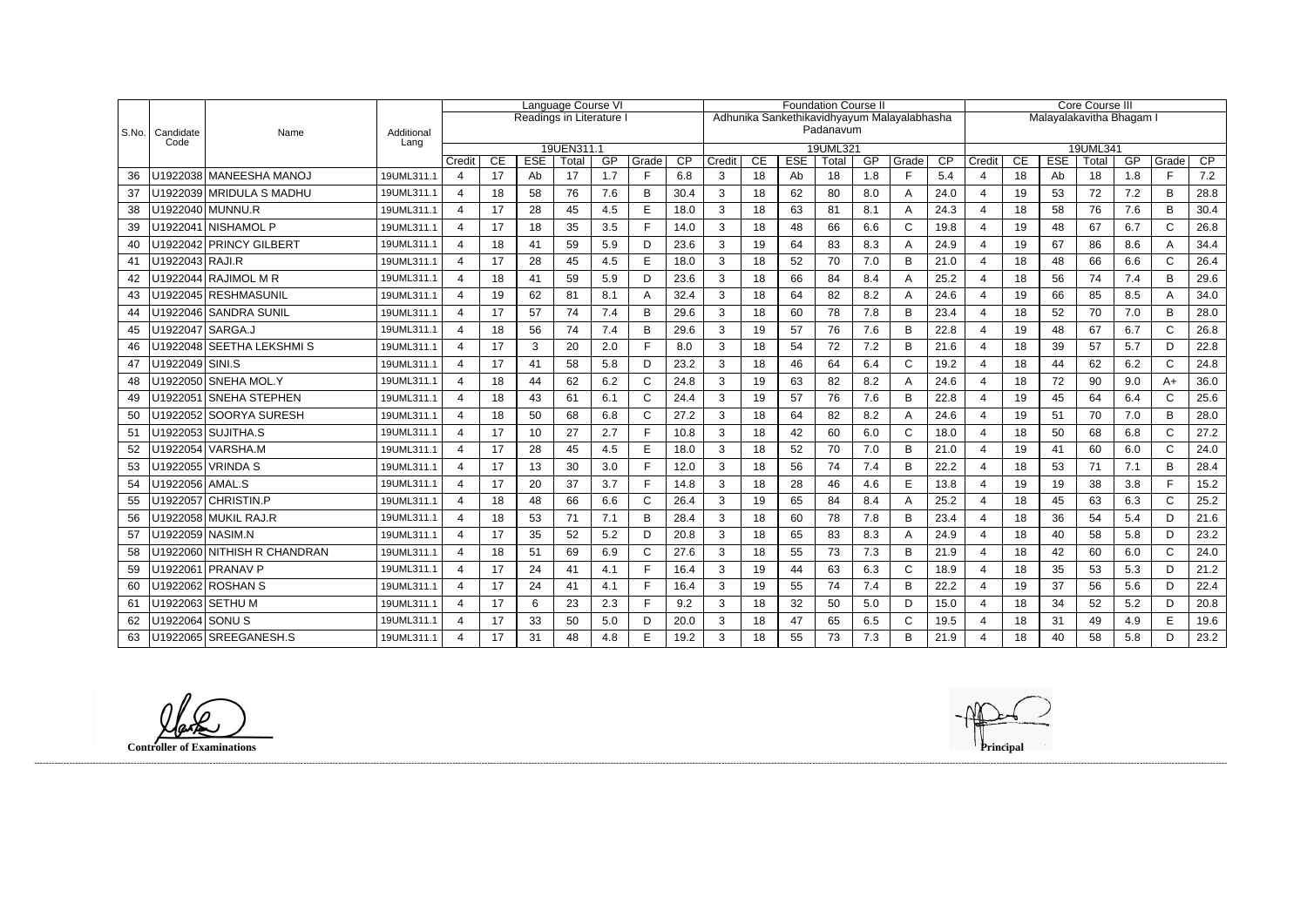|                                  |                                      |                                                                                                                                          |                                                                                                              | <b>Complementary Course V</b>        |                                              |                                              |                                              |                                                      |                                        |                                                              | <b>Complementary Course VI</b>       |                                              |                                             |                                              |                                                      |                                 |                                                             |  |  |
|----------------------------------|--------------------------------------|------------------------------------------------------------------------------------------------------------------------------------------|--------------------------------------------------------------------------------------------------------------|--------------------------------------|----------------------------------------------|----------------------------------------------|----------------------------------------------|------------------------------------------------------|----------------------------------------|--------------------------------------------------------------|--------------------------------------|----------------------------------------------|---------------------------------------------|----------------------------------------------|------------------------------------------------------|---------------------------------|-------------------------------------------------------------|--|--|
|                                  |                                      |                                                                                                                                          |                                                                                                              |                                      |                                              |                                              |                                              |                                                      | Paristhithi: Sidhanthavum Avishkaravum | Drama, Vrutta & Alankara                                     |                                      |                                              |                                             |                                              |                                                      |                                 |                                                             |  |  |
| S.No.                            | Candidate<br>Code                    | Name                                                                                                                                     | Additional<br>Lang                                                                                           |                                      |                                              |                                              |                                              |                                                      |                                        |                                                              |                                      |                                              |                                             |                                              |                                                      |                                 |                                                             |  |  |
|                                  |                                      |                                                                                                                                          |                                                                                                              |                                      |                                              |                                              | 19UML331                                     |                                                      |                                        |                                                              |                                      | 19USK331<br>CP                               |                                             |                                              |                                                      |                                 |                                                             |  |  |
|                                  |                                      | U1922001 SUDHEESH.S                                                                                                                      | 19UFR311.1                                                                                                   | Credit<br>3                          | CE<br>19                                     | <b>ESE</b><br>68                             | Total<br>87                                  | GP<br>8.7                                            | Grade<br>A                             | CP<br>26.1                                                   | Credit<br>3                          | CE<br>19                                     | <b>ESE</b><br>36                            | Total<br>55                                  | GP<br>5.5                                            | Grade<br>D                      | 16.5                                                        |  |  |
| 2                                | U1922002 AJIMI A                     |                                                                                                                                          | 19UML311.1                                                                                                   | 3                                    | 19                                           | 66                                           | 85                                           | 8.5                                                  | A                                      | 25.5                                                         | 3                                    | 19                                           | 34                                          | 53                                           | 5.3                                                  | D                               | 15.9                                                        |  |  |
| 3                                | U1922003 AJINA.S                     |                                                                                                                                          | 19UML311.1                                                                                                   | 3                                    | 19                                           | 66                                           | 85                                           | 8.5                                                  | A                                      | 25.5                                                         | 3                                    | 18                                           | 32                                          | 50                                           | 5.0                                                  | D                               | 15.0                                                        |  |  |
| 4                                |                                      | U1922004 ALEENA.A                                                                                                                        | 19UML311.1                                                                                                   | 3                                    | 20                                           | 68                                           | 88                                           | 8.8                                                  | Α                                      | 26.4                                                         | 3                                    | 19                                           | 29                                          | 48                                           | 4.8                                                  | E                               | 14.4                                                        |  |  |
|                                  |                                      | U1922005 ALEENA.A                                                                                                                        | 19UML311.1                                                                                                   |                                      | 20                                           | 64                                           | 84                                           | 8.4                                                  |                                        | 25.2                                                         | 3                                    | 19                                           | 39                                          | 58                                           | 5.8                                                  |                                 | 17.4                                                        |  |  |
| 5                                |                                      |                                                                                                                                          |                                                                                                              | 3                                    |                                              |                                              |                                              |                                                      | A                                      |                                                              |                                      |                                              |                                             |                                              |                                                      | D                               |                                                             |  |  |
| 6                                |                                      | U1922006 ALEENA.L                                                                                                                        | 19UML311.1                                                                                                   | 3                                    | 20                                           | 68                                           | 88                                           | 8.8                                                  | A                                      | 26.4                                                         | 3                                    | 19                                           | 52                                          | 71                                           | 7.1                                                  | B                               | 21.3                                                        |  |  |
| 7                                |                                      | U1922007 ALEESHA.A                                                                                                                       | 19UML311.1                                                                                                   | 3                                    | 19                                           | 60                                           | 79                                           | 7.9                                                  | B                                      | 23.7                                                         | 3                                    | 18                                           | 33                                          | 51                                           | 5.1                                                  | D                               | 15.3                                                        |  |  |
| 8                                | U1922008 ALICE.M                     |                                                                                                                                          | 19UML311.1                                                                                                   | 3                                    | 20                                           | 57                                           | 77                                           | 7.7                                                  | B                                      | 23.1                                                         | 3                                    | 19                                           | 30                                          | 49                                           | 4.9                                                  | E                               | 14.7                                                        |  |  |
| 9                                | U1922009 ANILA.S                     |                                                                                                                                          | 19UML311.1                                                                                                   | 3                                    | 20                                           | 69                                           | 89                                           | 8.9                                                  | A                                      | 26.7                                                         | 3                                    | 19                                           | 36                                          | 55                                           | 5.5                                                  | D                               | 16.5                                                        |  |  |
| 10                               |                                      | U1922010 ANISHMA.N                                                                                                                       | 19UML311.1                                                                                                   | 3                                    | 19                                           | 67                                           | 86                                           | 8.6                                                  | A                                      | 25.8                                                         | 3                                    | 18                                           | 46                                          | 64                                           | 6.4                                                  | C                               | 19.2                                                        |  |  |
| 11                               |                                      | U1922011 ANJALI KRISHNAN RU                                                                                                              | 19UML311.1                                                                                                   | 3                                    | 19                                           | 52                                           | 71                                           | 7.1                                                  | B                                      | 21.3                                                         | 3                                    | 18                                           | 16                                          | 34                                           | 3.4                                                  | F                               | 10.2                                                        |  |  |
| 12                               | U1922012 ANJALI.S                    |                                                                                                                                          | 19UML311.1                                                                                                   | 3                                    | 20                                           | 60                                           | 80                                           | 8.0                                                  | A                                      | 24.0                                                         | 3                                    | 19                                           | 38                                          | 57                                           | 5.7                                                  | D                               | 17.1                                                        |  |  |
| 13                               |                                      | U1922013 ANJANA PRAKASH                                                                                                                  | 19UML311.1                                                                                                   | 3                                    | 20                                           | 70                                           | 90                                           | 9.0                                                  | $A+$                                   | 27.0                                                         | 3                                    | 19                                           | 70                                          | 89                                           | 8.9                                                  | Α                               | 26.7                                                        |  |  |
| 14                               |                                      | U1922014 ANJU.C.S                                                                                                                        | 19UML311.1                                                                                                   | 3                                    | 20                                           | 70                                           | 90                                           | 9.0                                                  | $A+$                                   | 27.0                                                         | 3                                    | 19                                           | 48                                          | 67                                           | 6.7                                                  | $\mathsf{C}$                    | 20.1                                                        |  |  |
| 15                               |                                      | U1922016 ANJU WILSON                                                                                                                     | 19UML311.1                                                                                                   | 3                                    | 20                                           | 56                                           | 76                                           | 7.6                                                  | B                                      | 22.8                                                         | 3                                    | 19                                           | 62                                          | 81                                           | 8.1                                                  | A                               | 24.3                                                        |  |  |
| 16                               |                                      | U1922017 ANNA JERALD                                                                                                                     | 19UML311.1                                                                                                   | 3                                    | 20                                           | 70                                           | 90                                           | 9.0                                                  | $A+$                                   | 27.0                                                         | 3                                    | 19                                           | 39                                          | 58                                           | 5.8                                                  | D                               | 17.4                                                        |  |  |
| 17                               |                                      | U1922018 ANNIE PANTHALI JOHN                                                                                                             | 19UML311.1                                                                                                   | 3                                    | 20                                           | 71                                           | 91                                           | 9.1                                                  | $A+$                                   | 27.3                                                         | 3                                    | 19                                           | 66                                          | 85                                           | 8.5                                                  | A                               | 25.5                                                        |  |  |
| 18                               |                                      | U1922019 ANUPAMA.A                                                                                                                       | 19UML311.1                                                                                                   | 3                                    | 19                                           | 69                                           | 88                                           | 8.8                                                  | A                                      | 26.4                                                         | 3                                    | 18                                           | 54                                          | 72                                           | 7.2                                                  | B                               | 21.6                                                        |  |  |
| 19                               |                                      | U1922020 ARYA M DEV                                                                                                                      | 19UML311.1                                                                                                   | 3                                    | 20                                           | 71                                           | 91                                           | 9.1                                                  | $A+$                                   | 27.3                                                         | 3                                    | 19                                           | 53                                          | 72                                           | 7.2                                                  | B                               | 21.6                                                        |  |  |
| 20                               |                                      | U1922021 ASHA H A                                                                                                                        | 19UML311.1                                                                                                   | 3                                    | 20                                           | 69                                           | 89                                           | 8.9                                                  | A                                      | 26.7                                                         | 3                                    | 19                                           | 56                                          | 75                                           | 7.5                                                  | B                               | 22.5                                                        |  |  |
| 21                               |                                      | U1922022 ATHIRA.S                                                                                                                        | 19UML311.1                                                                                                   | 3                                    | 20                                           | 65                                           | 85                                           | 8.5                                                  | A                                      | 25.5                                                         | 3                                    | 19                                           | 31                                          | 50                                           | 5.0                                                  | D                               | 15.0                                                        |  |  |
| 22                               |                                      | U1922024 DEVIKA.S                                                                                                                        | 19UML311.1                                                                                                   | 3                                    | 20                                           | 42                                           | 62                                           | 6.2                                                  | $\mathsf{C}$                           | 18.6                                                         | 3                                    | 19                                           | 47                                          | 66                                           | 6.6                                                  | $\mathsf{C}$                    | 19.8                                                        |  |  |
| 23                               |                                      | U1922025 DHANYA S                                                                                                                        | 19UML311.1                                                                                                   | 3                                    | 19                                           | 49                                           | 68                                           | 6.8                                                  | $\mathsf{C}$                           | 20.4                                                         | 3                                    | 19                                           | 38                                          | 57                                           | 5.7                                                  | D                               | 17.1                                                        |  |  |
| 24                               |                                      | U1922026 DIVYA MAXUAL                                                                                                                    | 19UML311.1                                                                                                   | 3                                    | 19                                           | 52                                           | 71                                           | 7.1                                                  | B                                      | 21.3                                                         | 3                                    | 19                                           | 33                                          | 52                                           | 5.2                                                  | D                               | 15.6                                                        |  |  |
| 25                               |                                      | U1922027 FELSITTA.F                                                                                                                      | 19UML311.1                                                                                                   | 3                                    | 19                                           | 66                                           | 85                                           | 8.5                                                  | А                                      | 25.5                                                         | 3                                    | 19                                           | 34                                          | 53                                           | 5.3                                                  | D                               | 15.9                                                        |  |  |
| 26                               |                                      | U1922028 HIMASREE S                                                                                                                      | 19UML311.1                                                                                                   | 3                                    | 20                                           | 66                                           | 86                                           | 8.6                                                  | A                                      | 25.8                                                         | 3                                    | 19                                           | 38                                          | 57                                           | 5.7                                                  | D                               | 17.1                                                        |  |  |
| 27                               | U1922029 JASMIN.J                    |                                                                                                                                          | 19UML311.1                                                                                                   | 3                                    | 20                                           | 66                                           | 86                                           | 8.6                                                  | A                                      | 25.8                                                         | 3                                    | 19                                           | 58                                          | 77                                           | 7.7                                                  | B                               | 23.1                                                        |  |  |
| 28                               |                                      |                                                                                                                                          |                                                                                                              |                                      |                                              |                                              |                                              |                                                      |                                        |                                                              |                                      |                                              |                                             |                                              |                                                      |                                 |                                                             |  |  |
|                                  |                                      |                                                                                                                                          |                                                                                                              |                                      |                                              |                                              |                                              |                                                      |                                        |                                                              |                                      |                                              |                                             |                                              |                                                      | D                               |                                                             |  |  |
| 30                               |                                      |                                                                                                                                          |                                                                                                              |                                      |                                              |                                              |                                              |                                                      |                                        |                                                              |                                      |                                              |                                             |                                              |                                                      |                                 |                                                             |  |  |
|                                  |                                      |                                                                                                                                          |                                                                                                              |                                      |                                              |                                              |                                              |                                                      |                                        |                                                              |                                      |                                              |                                             |                                              |                                                      |                                 |                                                             |  |  |
|                                  |                                      |                                                                                                                                          |                                                                                                              |                                      |                                              |                                              |                                              |                                                      |                                        |                                                              |                                      |                                              |                                             |                                              |                                                      |                                 |                                                             |  |  |
|                                  |                                      |                                                                                                                                          |                                                                                                              |                                      |                                              |                                              |                                              |                                                      |                                        |                                                              |                                      |                                              |                                             |                                              |                                                      |                                 |                                                             |  |  |
|                                  |                                      |                                                                                                                                          |                                                                                                              |                                      |                                              |                                              |                                              |                                                      |                                        |                                                              |                                      |                                              |                                             |                                              |                                                      |                                 |                                                             |  |  |
|                                  |                                      |                                                                                                                                          |                                                                                                              |                                      |                                              |                                              |                                              |                                                      |                                        |                                                              |                                      |                                              |                                             |                                              |                                                      |                                 |                                                             |  |  |
| 29<br>31<br>32<br>33<br>34<br>35 | U1922031 JEEVA.N<br>U1922033 JESNA.J | U1922030   JEEVA J S<br>U1922032 JENCY MOL.J<br>U1922034 JINCY JOY<br>U1922035 JINUMOL B<br>U1922036 JISHNA SHAJI<br>U1922037 JYOTHIKA.S | 19UML311.1<br>19UML311.1<br>19UML311.1<br>19UML311.1<br>19UML311.1<br>19UML311.1<br>19UML311.1<br>19UML311.1 | 3<br>3<br>3<br>3<br>3<br>3<br>3<br>3 | 19<br>19<br>19<br>20<br>20<br>19<br>19<br>20 | 60<br>64<br>50<br>60<br>68<br>54<br>60<br>65 | 79<br>83<br>69<br>80<br>88<br>73<br>79<br>85 | 7.9<br>8.3<br>6.9<br>8.0<br>8.8<br>7.3<br>7.9<br>8.5 | B<br>A<br>C<br>A<br>A<br>B<br>B<br>A   | 23.7<br>24.9<br>20.7<br>24.0<br>26.4<br>21.9<br>23.7<br>25.5 | 3<br>3<br>3<br>3<br>3<br>3<br>3<br>3 | 18<br>18<br>18<br>19<br>19<br>18<br>18<br>19 | 49<br>36<br>5<br>65<br>65<br>28<br>40<br>34 | 67<br>54<br>23<br>84<br>84<br>46<br>58<br>53 | 6.7<br>5.4<br>2.3<br>8.4<br>8.4<br>4.6<br>5.8<br>5.3 | С<br>F<br>A<br>A<br>Е<br>D<br>D | 20.1<br>16.2<br>6.9<br>25.2<br>25.2<br>13.8<br>17.4<br>15.9 |  |  |

**Controller of Examinations**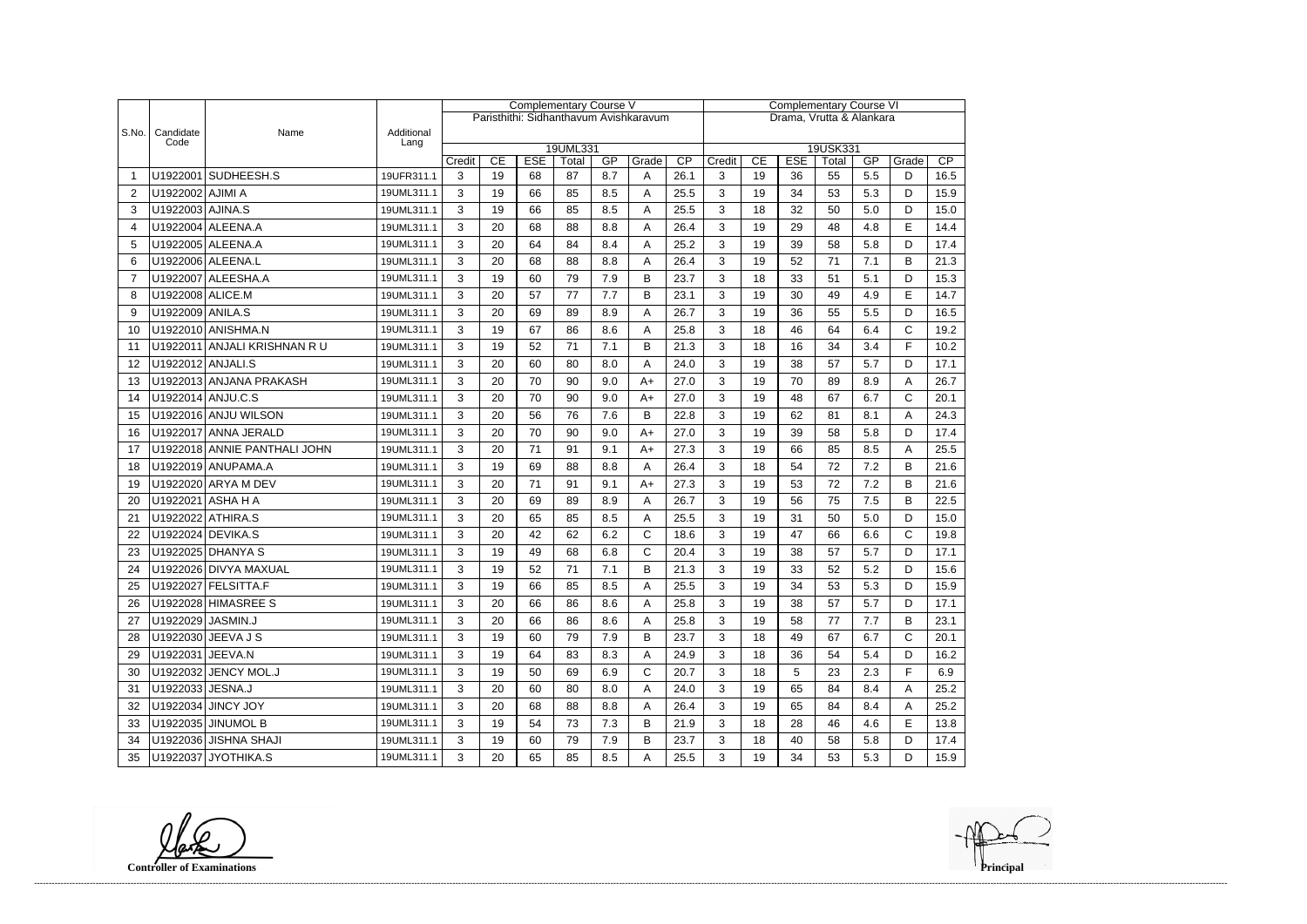|       |                  |                             |            |        |    | <b>Complementary Course V</b> |          |     |                                        |                 | <b>Complementary Course VI</b> |    |            |          |     |              |      |  |
|-------|------------------|-----------------------------|------------|--------|----|-------------------------------|----------|-----|----------------------------------------|-----------------|--------------------------------|----|------------|----------|-----|--------------|------|--|
|       |                  |                             |            |        |    |                               |          |     | Paristhithi: Sidhanthavum Avishkaravum |                 | Drama, Vrutta & Alankara       |    |            |          |     |              |      |  |
| S.No. | Candidate        | Name                        | Additional |        |    |                               |          |     |                                        |                 |                                |    |            |          |     |              |      |  |
|       | Code             |                             | Lang       |        |    |                               | 19UML331 |     |                                        |                 |                                |    |            | 19USK331 |     |              |      |  |
|       |                  |                             |            | Credit | CE | <b>ESE</b>                    | Total    | GP  | Grade                                  | $\overline{CP}$ | Credit                         | CE | <b>ESE</b> | Total    | GP  | Grade        | CP   |  |
| 36    |                  | U1922038 MANEESHA MANOJ     | 19UML311.1 | 3      | 19 | Ab                            | 19       | 1.9 | F                                      | 5.7             | 3                              | 18 | Ab         | 18       | 1.8 | $\mathsf{F}$ | 5.4  |  |
| 37    |                  | U1922039 MRIDULA S MADHU    | 19UML311.1 | 3      | 20 | 62                            | 82       | 8.2 | Α                                      | 24.6            | 3                              | 19 | 54         | 73       | 7.3 | B            | 21.9 |  |
| 38    |                  | U1922040 MUNNU.R            | 19UML311.1 | 3      | 19 | 65                            | 84       | 8.4 | A                                      | 25.2            | 3                              | 18 | 43         | 61       | 6.1 | $\mathsf{C}$ | 18.3 |  |
| 39    |                  | U1922041 NISHAMOL P         | 19UML311.1 | 3      | 20 | 66                            | 86       | 8.6 | A                                      | 25.8            | $\mathfrak{S}$                 | 19 | 46         | 65       | 6.5 | $\mathsf{C}$ | 19.5 |  |
| 40    |                  | U1922042 PRINCY GILBERT     | 19UML311.1 | 3      | 20 | 65                            | 85       | 8.5 | Α                                      | 25.5            | 3                              | 19 | 57         | 76       | 7.6 | B            | 22.8 |  |
| 41    | U1922043 RAJI.R  |                             | 19UML311.1 | 3      | 20 | 60                            | 80       | 8.0 | A                                      | 24.0            | 3                              | 19 | 39         | 58       | 5.8 | D            | 17.4 |  |
| 42    |                  | U1922044 RAJIMOL M R        | 19UML311.1 | 3      | 20 | 65                            | 85       | 8.5 | A                                      | 25.5            | 3                              | 19 | 34         | 53       | 5.3 | D            | 15.9 |  |
| 43    |                  | U1922045 RESHMASUNIL        | 19UML311.1 | 3      | 20 | 70                            | 90       | 9.0 | $A+$                                   | 27.0            | 3                              | 19 | 59         | 78       | 7.8 | B            | 23.4 |  |
| 44    |                  | U1922046 SANDRA SUNIL       | 19UML311.1 | 3      | 20 | 70                            | 90       | 9.0 | $A+$                                   | 27.0            | 3                              | 19 | 49         | 68       | 6.8 | $\mathsf{C}$ | 20.4 |  |
| 45    | U1922047 SARGA.J |                             | 19UML311.1 | 3      | 19 | 65                            | 84       | 8.4 | Α                                      | 25.2            | 3                              | 18 | 39         | 57       | 5.7 | D            | 17.1 |  |
| 46    |                  | U1922048 SEETHA LEKSHMIS    | 19UML311.1 | 3      | 19 | 45                            | 64       | 6.4 | C                                      | 19.2            | 3                              | 18 | 34         | 52       | 5.2 | D            | 15.6 |  |
| 47    | U1922049 SINI.S  |                             | 19UML311.1 | 3      | 20 | 66                            | 86       | 8.6 | A                                      | 25.8            | 3                              | 19 | 34         | 53       | 5.3 | D            | 15.9 |  |
| 48    |                  | U1922050 SNEHA MOL.Y        | 19UML311.1 | 3      | 20 | 69                            | 89       | 8.9 | Α                                      | 26.7            | 3                              | 19 | 72         | 91       | 9.1 | $A+$         | 27.3 |  |
| 49    |                  | U1922051 SNEHA STEPHEN      | 19UML311.1 | 3      | 20 | 66                            | 86       | 8.6 | A                                      | 25.8            | 3                              | 19 | 36         | 55       | 5.5 | D            | 16.5 |  |
| 50    |                  | U1922052 SOORYA SURESH      | 19UML311.1 | 3      | 20 | 62                            | 82       | 8.2 | Α                                      | 24.6            | 3                              | 19 | 73         | 92       | 9.2 | $A+$         | 27.6 |  |
| 51    |                  | U1922053 SUJITHA.S          | 19UML311.1 | 3      | 19 | 60                            | 79       | 7.9 | B                                      | 23.7            | 3                              | 18 | 35         | 53       | 5.3 | D            | 15.9 |  |
| 52    |                  | U1922054 VARSHA.M           | 19UML311.1 | 3      | 20 | 66                            | 86       | 8.6 | A                                      | 25.8            | 3                              | 19 | 34         | 53       | 5.3 | D            | 15.9 |  |
| 53    |                  | U1922055 VRINDA S           | 19UML311.1 | 3      | 19 | 63                            | 82       | 8.2 | A                                      | 24.6            | 3                              | 18 | 37         | 55       | 5.5 | D            | 16.5 |  |
| 54    | U1922056 AMAL.S  |                             | 19UML311.1 | 3      | 19 | 41                            | 60       | 6.0 | C                                      | 18.0            | 3                              | 18 | 20         | 38       | 3.8 | F            | 11.4 |  |
| 55    |                  | U1922057 CHRISTIN.P         | 19UML311.1 | 3      | 20 | 58                            | 78       | 7.8 | B                                      | 23.4            | 3                              | 19 | 38         | 57       | 5.7 | D            | 17.1 |  |
| 56    |                  | U1922058 MUKIL RAJ.R        | 19UML311.1 | 3      | 20 | 60                            | 80       | 8.0 | A                                      | 24.0            | 3                              | 19 | 44         | 63       | 6.3 | $\mathsf{C}$ | 18.9 |  |
| 57    | U1922059 NASIM.N |                             | 19UML311.1 | 3      | 19 | 54                            | 73       | 7.3 | В                                      | 21.9            | 3                              | 18 | 32         | 50       | 5.0 | D            | 15.0 |  |
| 58    |                  | U1922060 NITHISH R CHANDRAN | 19UML311.1 | 3      | 20 | 37                            | 57       | 5.7 | D                                      | 17.1            | 3                              | 19 | 5          | 24       | 2.4 | F.           | 7.2  |  |
| 59    |                  | U1922061 PRANAV P           | 19UML311.1 | 3      | 19 | 46                            | 65       | 6.5 | $\mathsf{C}$                           | 19.5            | 3                              | 18 | Ab         | 18       | 1.8 | F            | 5.4  |  |
| 60    |                  | U1922062 ROSHAN S           | 19UML311.1 | 3      | 20 | 56                            | 76       | 7.6 | B                                      | 22.8            | 3                              | 19 | 34         | 53       | 5.3 | D            | 15.9 |  |
| 61    |                  | U1922063 SETHU M            | 19UML311.1 | 3      | 19 | 50                            | 69       | 6.9 | C                                      | 20.7            | 3                              | 18 | 30         | 48       | 4.8 | E            | 14.4 |  |
| 62    | U1922064 SONU S  |                             | 19UML311.1 | 3      | 19 | 46                            | 65       | 6.5 | $\mathsf{C}$                           | 19.5            | 3                              | 18 | 31         | 49       | 4.9 | E            | 14.7 |  |
| 63    |                  | U1922065 SREEGANESH.S       | 19UML311.1 | 3      | 19 | 58                            | 77       | 7.7 | B                                      | 23.1            | 3                              | 18 | 28         | 46       | 4.6 | E            | 13.8 |  |

**Controller of Examinations**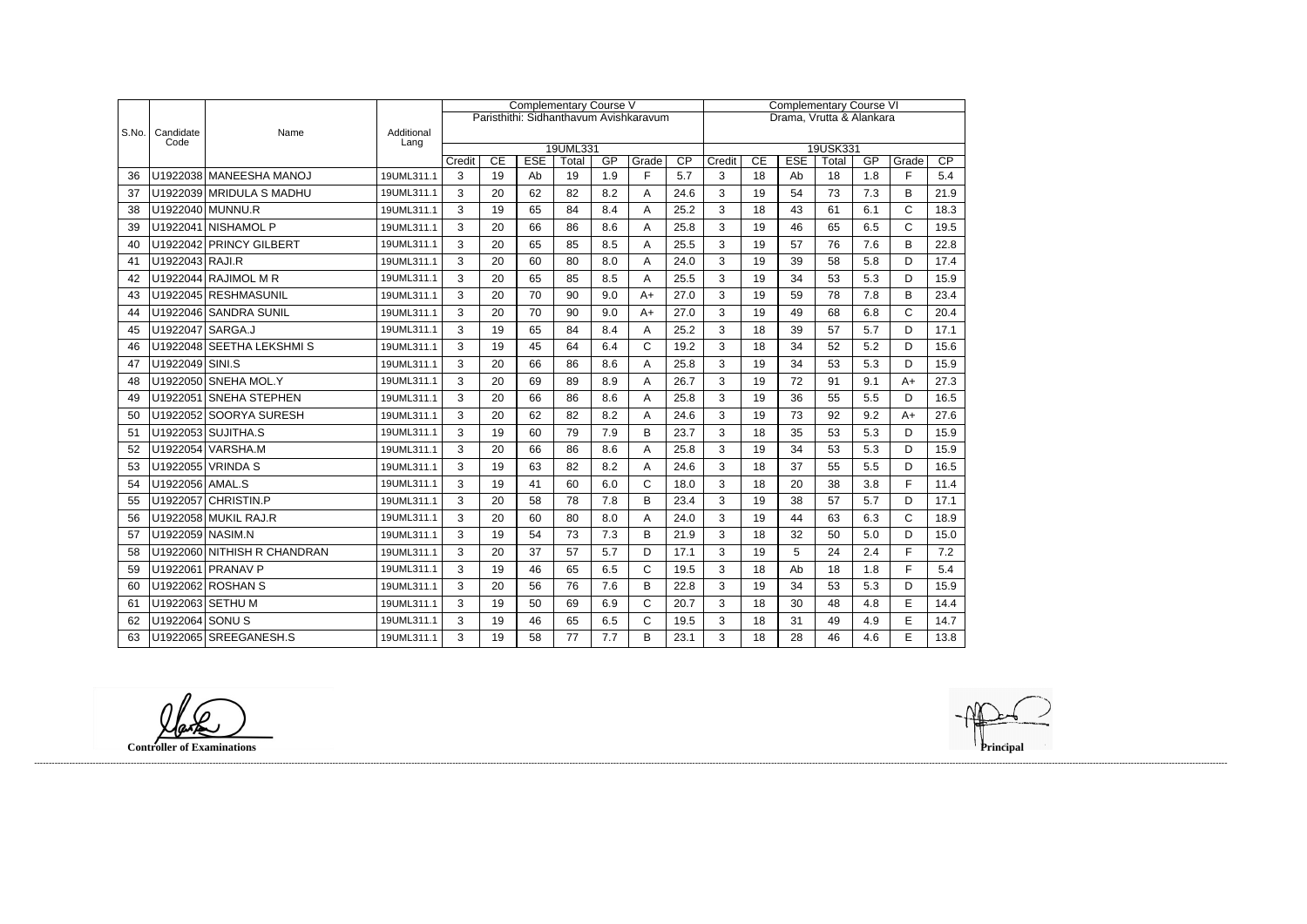|                |                     |                              |                    | Language Course VII |    |            |       |     |              |                 |                |                |              |               |  |
|----------------|---------------------|------------------------------|--------------------|---------------------|----|------------|-------|-----|--------------|-----------------|----------------|----------------|--------------|---------------|--|
|                |                     |                              |                    |                     |    |            |       |     |              |                 |                |                |              |               |  |
| S.No.          | Candidate<br>Code   | Name                         | Additional<br>Lang |                     |    |            |       |     |              |                 | Total          | <b>SCPA</b>    | Grade        | Result        |  |
|                |                     |                              |                    | Credit              | CE | <b>ESE</b> | Total | GP  | Grade        | $\overline{CP}$ |                |                |              |               |  |
| -1             | U1922001            | SUDHEESH.S                   | 19UFR311.1         | $\overline{4}$      | 13 | 21         | 34    | 3.4 | F            | 13.6            |                |                | F            | <b>FAILED</b> |  |
| $\overline{2}$ | U1922002 AJIMI A    |                              | 19UML311.1         | 4                   | 18 | 40         | 58    | 5.8 | D            | 23.2            | 132.2          | 6.30           | C            | <b>PASSED</b> |  |
| 3              | U1922003 AJINA.S    |                              | 19UML311.1         | 4                   | 19 | 49         | 68    | 6.8 | C            | 27.2            | $\blacksquare$ |                | F            | <b>FAILED</b> |  |
| 4              |                     | U1922004 ALEENA.A            | 19UML311.1         | $\overline{4}$      | 19 | 55         | 74    | 7.4 | B            | 29.6            | 143.3          | 6.82           | $\mathsf{C}$ | PASSED        |  |
| 5              |                     | U1922005 ALEENA.A            | 19UML311.1         | 4                   | 19 | 57         | 76    | 7.6 | B            | 30.4            | 141.9          | 6.76           | $\mathsf{C}$ | PASSED        |  |
| 6              |                     | U1922006 ALEENA.L            | 19UML311.1         | 4                   | 19 | 62         | 81    | 8.1 | А            | 32.4            | 162.4          | 7.73           | B            | PASSED        |  |
| $\overline{7}$ |                     | U1922007 ALEESHA.A           | 19UML311.1         | 4                   | 18 | 38         | 56    | 5.6 | D            | 22.4            | 126.9          | 6.04           | $\mathsf{C}$ | PASSED        |  |
| 8              | U1922008 ALICE.M    |                              | 19UML311.1         | 4                   | 18 | 54         | 72    | 7.2 | В            | 28.8            | 124.1          | 5.91           | D            | <b>PASSED</b> |  |
| 9              | U1922009 ANILA.S    |                              | 19UML311.1         | 4                   | 19 | 64         | 83    | 8.3 | Α            | 33.2            | 159.5          | 7.60           | B            | PASSED        |  |
| 10             |                     | U1922010 ANISHMA.N           | 19UML311.1         | 4                   | 18 | 66         | 84    | 8.4 | Α            | 33.6            | 152.8          | 7.28           | B            | <b>PASSED</b> |  |
| 11             |                     | U1922011 ANJALI KRISHNAN RU  | 19UML311.1         | 4                   | 18 | 41         | 59    | 5.9 | D            | 23.6            |                |                | F            | <b>FAILED</b> |  |
| 12             | U1922012 ANJALI.S   |                              | 19UML311.1         | 4                   | 18 | 60         | 78    | 7.8 | B            | 31.2            | $\blacksquare$ | $\overline{a}$ | F            | <b>FAILED</b> |  |
| 13             |                     | U1922013 ANJANA PRAKASH      | 19UML311.1         | 4                   | 18 | 68         | 86    | 8.6 | Α            | 34.4            | 179.9          | 8.57           | A            | <b>PASSED</b> |  |
| 14             | U1922014 ANJU.C.S   |                              | 19UML311.1         | $\overline{4}$      | 18 | 70         | 88    | 8.8 | Α            | 35.2            | 167.5          | 7.98           | $\mathsf B$  | PASSED        |  |
| 15             |                     | U1922016 ANJU WILSON         | 19UML311.1         | 4                   | 18 | 70         | 88    | 8.8 | Α            | 35.2            | 166.2          | 7.91           | B            | PASSED        |  |
| 16             |                     | U1922017 ANNA JERALD         | 19UML311.1         | 4                   | 18 | 55         | 73    | 7.3 | B            | 29.2            | 147.8          | 7.04           | B            | PASSED        |  |
| 17             |                     | U1922018 ANNIE PANTHALI JOHN | 19UML311.1         | 4                   | 18 | 57         | 75    | 7.5 | B            | 30.0            | 156.8          | 7.47           | B            | <b>PASSED</b> |  |
| 18             |                     | U1922019 ANUPAMA.A           | 19UML311.1         | 4                   | 18 | 60         | 78    | 7.8 | В            | 31.2            | 162.1          | 7.72           | B            | <b>PASSED</b> |  |
| 19             |                     | U1922020 ARYA M DEV          | 19UML311.1         | 4                   | 18 | 52         | 70    | 7.0 | B            | 28.0            | 157.5          | 7.50           | B            | PASSED        |  |
| 20             | U1922021            | <b>ASHAHA</b>                | 19UML311.1         | 4                   | 18 | 46         | 64    | 6.4 | C            | 25.6            | 150.8          | 7.18           | B            | PASSED        |  |
| 21             |                     | U1922022 ATHIRA.S            | 19UML311.1         | 4                   | 18 | 40         | 58    | 5.8 | D            | 23.2            | 142.7          | 6.80           | C            | PASSED        |  |
| 22             |                     | U1922024 DEVIKA.S            | 19UML311.1         | 4                   | 18 | 54         | 72    | 7.2 | B            | 28.8            | 133.7          | 6.37           | $\mathsf{C}$ | PASSED        |  |
| 23             |                     | U1922025 DHANYA S            | 19UML311.1         | 4                   | 18 | 32         | 50    | 5.0 | D            | 20.0            | 119.0          | 5.67           | D            | PASSED        |  |
| 24             |                     | U1922026 DIVYA MAXUAL        | 19UML311.1         | 4                   | 18 | 50         | 68    | 6.8 | $\mathsf{C}$ | 27.2            |                |                | F            | <b>FAILED</b> |  |
| 25             |                     | U1922027 FELSITTA.F          | 19UML311.1         | 4                   | 18 | 47         | 65    | 6.5 | C            | 26.0            | 138.2          | 6.58           | С            | <b>PASSED</b> |  |
| 26             |                     | U1922028 HIMASREE S          | 19UML311.1         | 4                   | 19 | 50         | 69    | 6.9 | C            | 27.6            | 161.2          | 7.68           | B            | <b>PASSED</b> |  |
| 27             | U1922029   JASMIN.J |                              | 19UML311.1         | 4                   | 18 | 53         | 71    | 7.1 | B            | 28.4            | 154.1          | 7.34           | B            | <b>PASSED</b> |  |
| 28             |                     | U1922030   JEEVA J S         | 19UML311.1         | 4                   | 18 | 55         | 73    | 7.3 | B            | 29.2            | 157.2          | 7.49           | B            | PASSED        |  |
| 29             | U1922031 JEEVA.N    |                              | 19UML311.1         | 4                   | 18 | 48         | 66    | 6.6 | C            | 26.4            | 134.8          | 6.42           | $\mathsf{C}$ | <b>PASSED</b> |  |
| 30             |                     | U1922032 JENCY MOL.J         | 19UML311.1         | 4                   | 18 | 15         | 33    | 3.3 | F            | 13.2            | $\sim$         | $\sim$         | F            | <b>FAILED</b> |  |
| 31             | U1922033 JESNA.J    |                              | 19UML311.1         | 4                   | 18 | 57         | 75    | 7.5 | B            | 30.0            | 169.2          | 8.06           | Α            | PASSED        |  |
| 32             |                     | U1922034 JINCY JOY           | 19UML311.1         | 4                   | 18 | 56         | 74    | 7.4 | B            | 29.6            | 170.0          | 8.10           | A            | PASSED        |  |
| 33             |                     | U1922035 JINUMOL B           | 19UML311.1         | 4                   | 18 | 38         | 56    | 5.6 | D            | 22.4            | $\sim$         | $\sim$         | F            | <b>FAILED</b> |  |
| 34             |                     | U1922036 JISHNA SHAJI        | 19UML311.1         | 4                   | 18 | 28         | 46    | 4.6 | E            | 18.4            | $\sim$         | $\blacksquare$ | F            | <b>FAILED</b> |  |
| 35             |                     | U1922037 JYOTHIKA.S          | 19UML311.1         | 4                   | 18 | 44         | 62    | 6.2 | $\mathsf{C}$ | 24.8            | $\sim$         | $\blacksquare$ | F.           | FAILED        |  |

**Controller of Examinations**